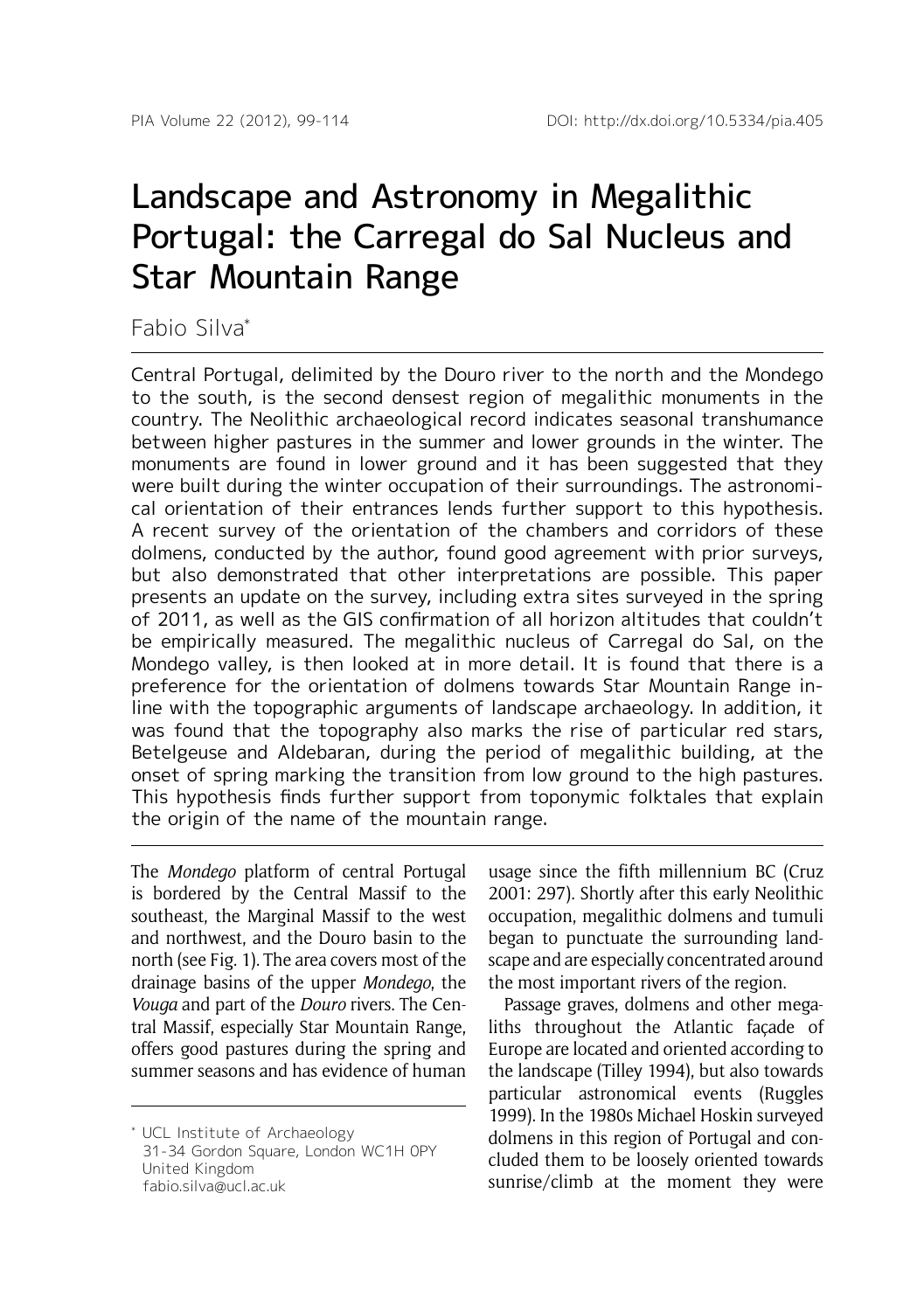built (Hoskin *et al.* 1998; Hoskin 2001). The current and on-going research project was designed to expand on the measurements of Hoskin and reassess the data using up-todate methodological tools (Silva 2010).

# **The Early Neolithic of the Mondego Platform**

Evidence for the occupation of the *Mondego* platform prior to the Neolithic is scarce. To the northeast, in the *Coa* valley, famous for its Upper Palaeolithic open-air rock art sites, a few microliths, possibly Mesolithic, were discovered underneath levels with ceramics and polished stone (Rodrigues 2000). These levels have been radiocarbon dated to about 6400-6100 BC1 . In *Oliveira do Bairro*, in the *Vouga* basin, and close to where the coastline would have been at the onset of the Holocene, microblade finds have been attributed to the Mesolithic, at about 6500-5500 BC (Silva 2000). Based on these finds Cruz considers that the Mondego platform was not devoid of Mesolithic occupation but that most settlements in the *Vouga* and *Mondego*

basins would most likely be now submerged or destroyed by the rising water levels (Cruz 2001: 296).

Zilhao proposed a Maritime Pioneer Colonisation model for the arrival of farming, and the Neolithic, in Portugal (2001, 2003). In his model, agricultural communities were formed by pioneer colonists that leap-frogged along the coast of the Mediterranean. This would have occurred at least between central Italy and Portugal, and is supported by similarities in ornaments and pottery decoration between the two extreme regions, the littoral placement of settlements, as well as radiocarbon dating indicating a swift movement (Zilhao 2001: 14184). Mesolithic communities thrived for about 500 years after the first Neolithic societies appear in the archaeological record, as the latter mostly occupied territories previously unoccupied by Mesolithic hunter-gatherers.

Discoveries of the past twenty years, especially of Neolithic settlements in the *Mondego* basin, have allowed a picture of local life during the fifth millennium BC, the



**Fig. 1:** Map of Portugal, with distribution of megalithic monuments and the region under study (inset). The enlarged map of the Mondego platform shows the location of all surveyed dolmens, coloured by river basin: green for Vouga, dark blue and red for Mondego, light blue for Paiva, pink for Torto and yellow for Coa.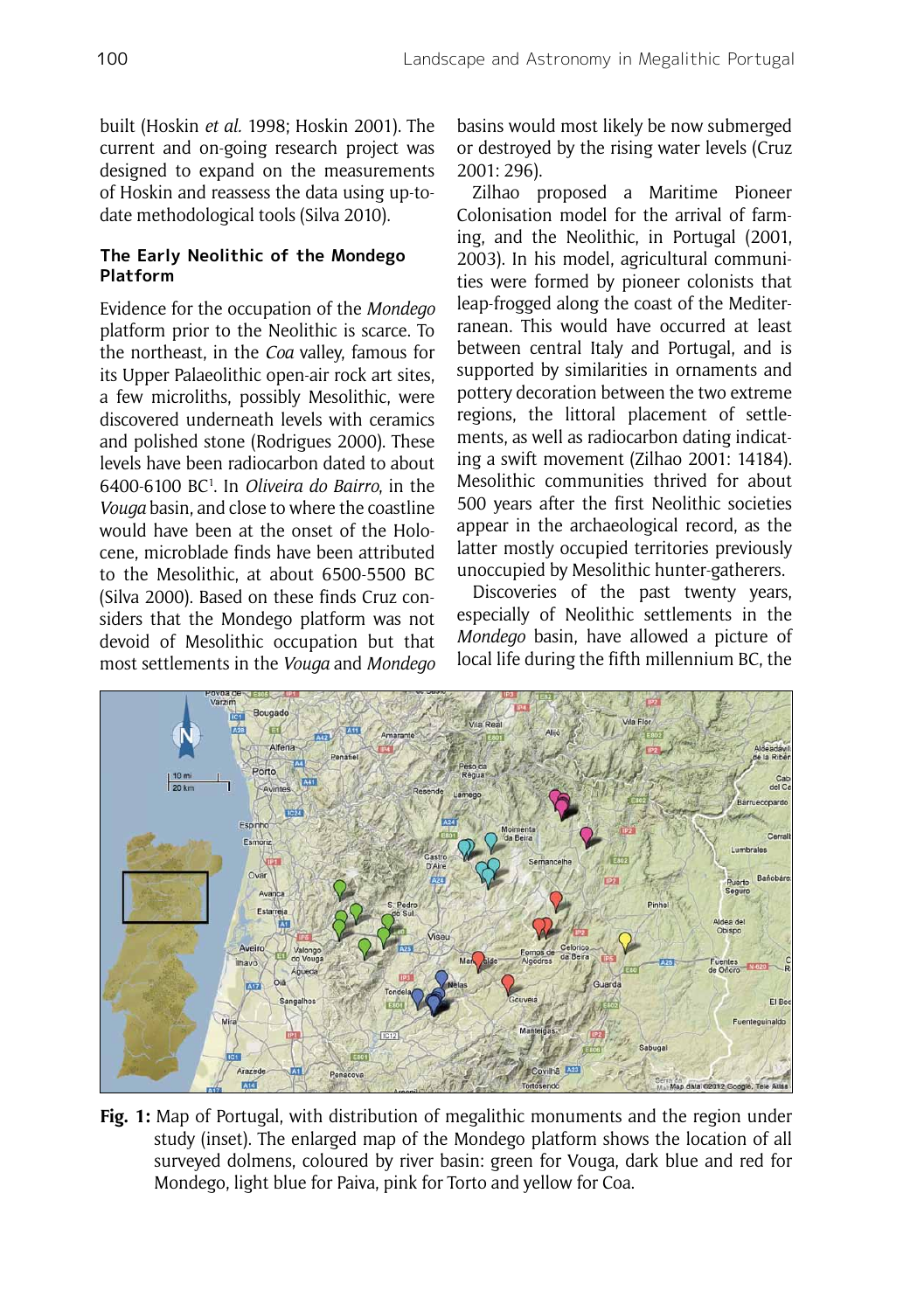

**Fig. 2:** Dolmen da Orca with extant coverstones and cairn.



**Fig. 3:** Painted chamber orthostat of Dolmen de Antelas (top), and carved face of the backstone of Dolmen 2 do Chão Redondo (bottom).

Early Neolithic, to emerge (Senna-Martinez and Ventura 2008a: 318-9). Pottery fragments attributed to this period show characteristics belonging to the traditions of the Early Neolithic from *Estremadura*, to the southwest, and *Andalusia*, to the southeast. Based on this, Senna-Martinez and Ventura (2008b: 80) suggest the possibility of a dual origin. However, considering the scarce but increasing evidence for pre-Neolithic occupation of the region, continuity cannot be discounted and the pottery evidence might simply indicate the existence of trade.

Small communities sustained themselves by small game hunting, the gathering of acorn and other winter fruits, and transhumant pastoralism. The raising of ovicaprids - sheep and goat, introduced to the region by the first Neolithic settlers - suggests that spring and summer were spent on high ground pastures and winter on lower ground (Senna-Martinez *et al*. 1997: 664, Cruz 2001: 313). According to Senna-Martinez and Ventura, later developments can be interpreted as the consolidation and intensification of this seasonal economy.

### **The Monumentalization of the Landscape**

Radiocarbon dates indicate that the first megaliths were built roughly a thousand years after the first Neolithic communities showed up in the region (Senna-Martinez and Ventura 2008a: 317-50). Senna-Martinez and Ventura (2008a: 333) suggest a division between Middle and Late Neolithic monuments. The first phase (4,000-3,500 BC) would be characterized by tumuli with a small polygonal chamber and a short corridor or none at all. Megaliths of the second phase would have been built during the Late Neolithic (3,500-3,000 BC). These are generally bigger and possess developed corridors with heights that are different to those of the chambers, usually composed of 7 or 9 orthostats, and include more complex and differentiated scenic spaces.

Cruz, however, notes that it is difficult to establish a chronology for the small monuments and that, given the vast geographical regions considered, it is possible that megaliths of both sizes were being constructed and used contemporaneously by different communities (2001: 302). The general trend towards more and more complex monuments is nevertheless in-line with arguments put forward for other megalithic groups in Iberia (Cruz 2001: 302). On the other hand, "there is no evidence for the construction of dolmens" after 3,700 BC, even though there is evidence for the continued use of some of them throughout the Late Neolithic. Cruz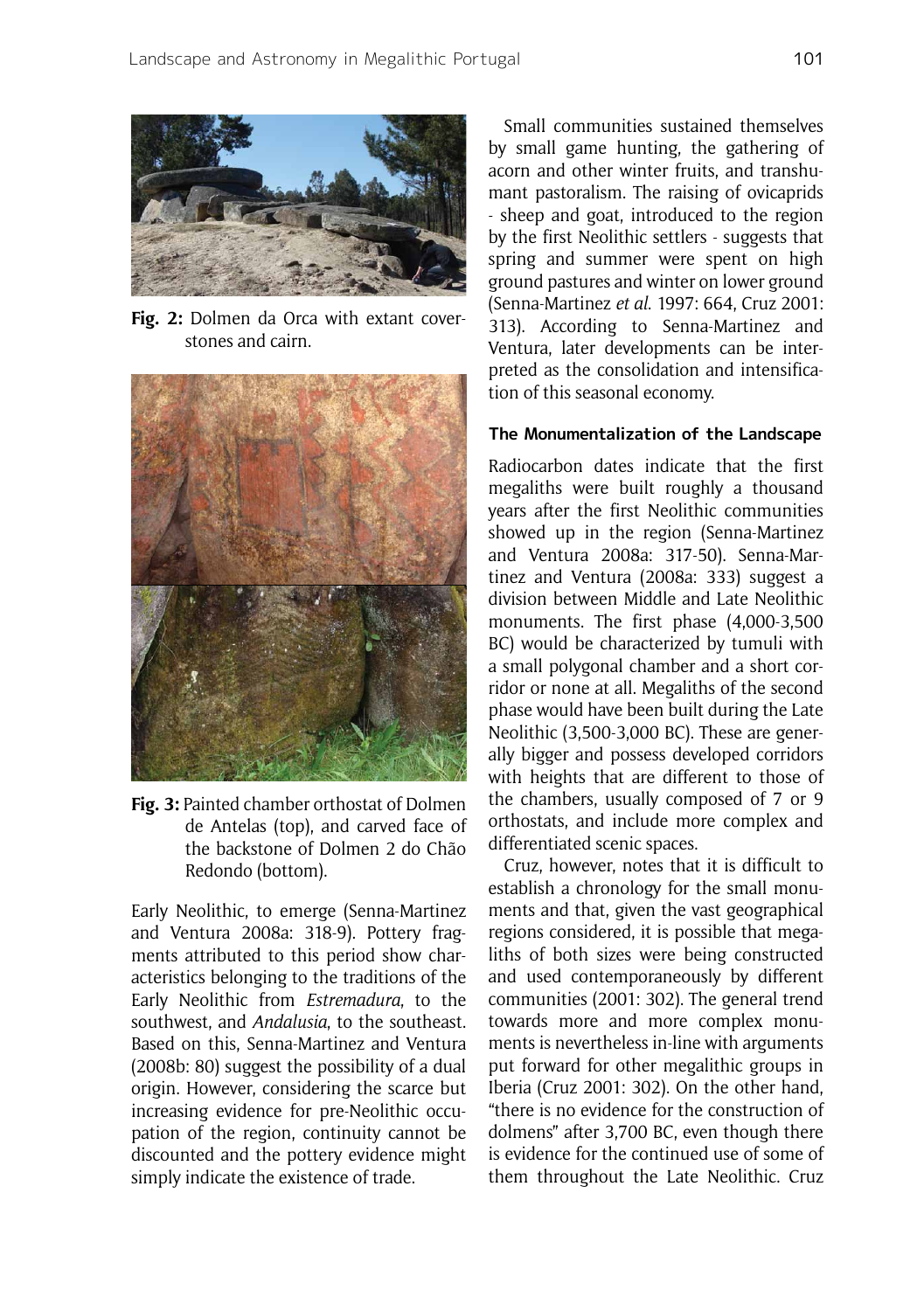contends that in this period forms of inhumation other than burial in megalithic structures were being practiced but details are still sketchy (2001: 307-8).

Throughout the vast region and time period under consideration the depositional assemblages are quite limited. Microliths, blades, polished stone axes and beads are universally present, whereas ceramic is notable for its absence, even though it shows up in other contexts (Cruz 2001: 305). Arrowheads are also found in the younger and more complex monuments, of about 4,000 BC, once again in-line with the introduction of this artifact in the Iberian northwest.

The Late Neolithic is thus not so much characterized by new architectural styles but by the presence of new depositional artifacts (Senna-Martinez 1994), suggesting an increase in complexity of the funerary rites. New elements include novel pottery styles, projectile points, blade sickles and flint daggers (Senna-Martinez 1994: 18), which are also found in known settlements that have been radiocarbon dated to the same period.

Some tumuli have complex structures in front of them, which have been interpreted as "scenic spaces". The monuments themselves can be seen as temples, with different spaces having different access levels: the chamber and corridor being of limited access and visibility from the outside, and the tumulus itself and surrounding space being a more public space (Cruz 2001: 314). This division might indicate different degrees of participation in rituals: the inside chamber being accessible only by a few who, afterwards, would come out into the atrium which could have been a sort of amphiteatre. Judging by the number of extant cases of megalithic art in the chamber's orthostats, of both the painted and the carved variety (see fig. 3), it stands to reason that they might also have played a role in whatever rituals were enacted there.

Some of the monuments (both of the simple and complex types) had a relatively short lifespan judging by the small quantity and variety of depositions and other artifactual finds, as well as the evidence for "condemnation structures" that permanently closed-off access to the dolmens (Cruz 2001: 290-1). There is evidence for rituals involving fire in these 'condemnation'procedures, as well as a care in the deposition of the stones that closed off the entrance, so that they would blend in with the surrounding cairn.

These monuments can be seen as "true anchors in the landscape for populations that, on the other hand, have a high seasonal mobility" (Senna-Martinez and Ventura 2008b: 82). In this way Senna-Martinez and colleagues fit the monuments into their economic model: the necropolis, by marking the territory, would legitimize its winter occupation. Settlements in the *Mondego* basin appear in close proximity to the dolmens and suggest an autumn and winter occupation, as evidenced by the presence of central hearths and earth ovens where acorns were roasted.

The archaeoastronomical survey of the orientations of the dolmens conducted by Hoskin lends further credence to this seasonal model (Senna-Martinez *et al.* 1997). The measured orientations were interpreted as solar alignments to either sunrise or sun-climb (that is, alignments to the sun shortly after sunrise) (Hoskin 2001). For the *Mondego* dolmens, which exhibit a preference for southeasterly orientations, and thus for autumn/winter sunrises, this seems to fit the hypotheses of the archaeologists. However, the dolmens in the other basins of the region exhibit a preference for slightly northof-east directions, which can only fit an early spring/late summer sun. Outlier orientations that cannot be explained by this generalized solar interpretation abound and this prompted the author to start a more comprehensive survey of the region.

## **Archaeoastronomical Survey**

# **Methods**

During the spring of 2010, thirty-one dolmens of the *Mondego* platform were surveyed for the orientation of their entrances and/or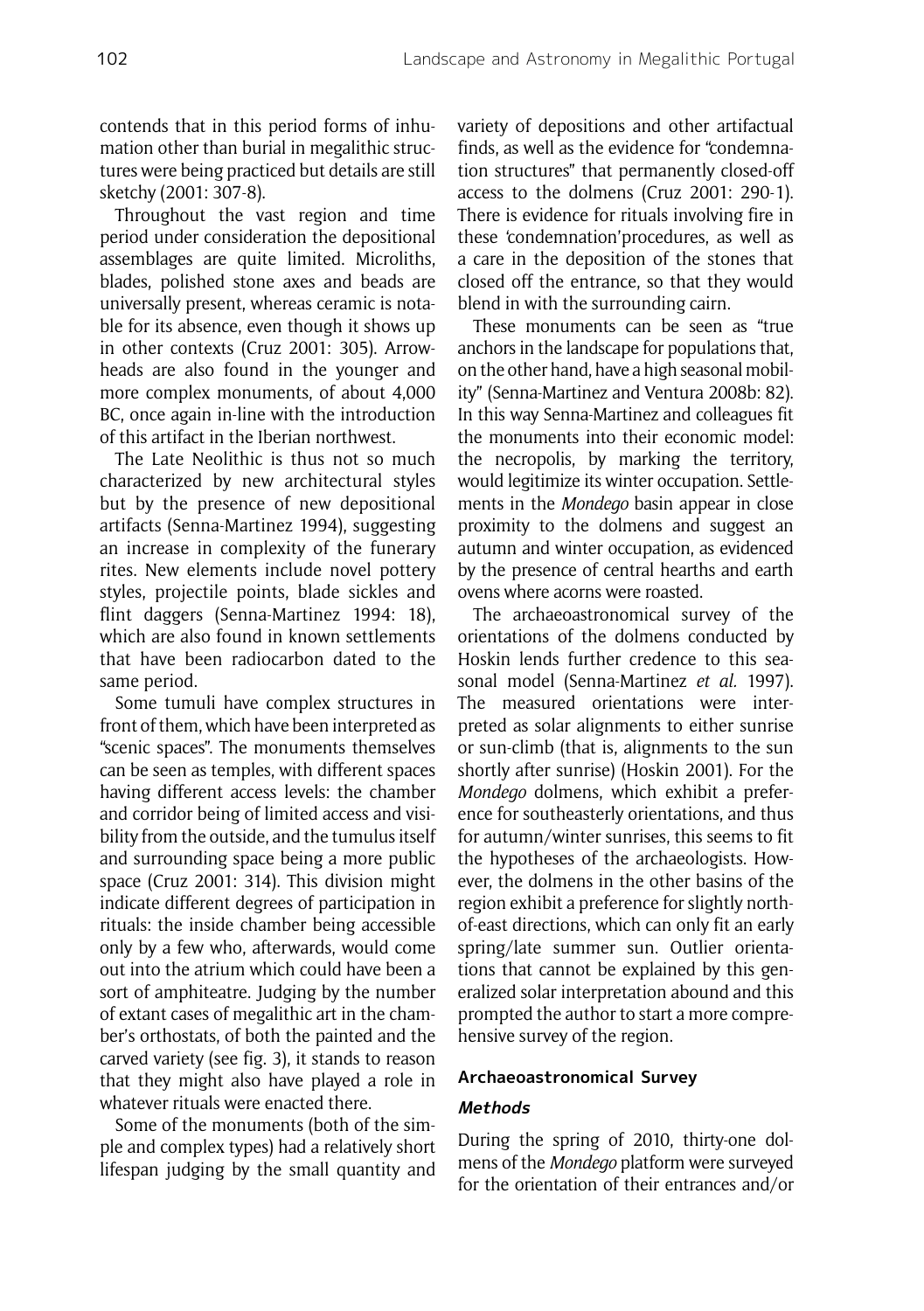corridors. Five more sites were surveyed in 2011, bringing the total to 36 monuments. All measurements were made using a compass, clinometer and a GPS unit, and local magnetic anomalies and magnetic declinations were estimated on-site and, wherever possible, validated afterwards. An in-depth discussion of the employed methodology can be found in Appendix A of Silva (2010). Here only the necessary elements will be reiterated.



**Fig. 4:** Orientations measured, in orange and blue, on any given dolmen with a corridor.

The main issue with measuring the orientation of a prehistoric monument, such as an Iberian dolmen, is how to define the line from which one intends to measure the azimuth. The dolmens have been built using rough stones and the geometrical straight-line perfection of later historical peoples didn't seem to much bother these megalithic builders. The chambers are not perfect geometrical figures, and the corridors can bend slightly, close or open up. Finding the orientation to measure is not as straightforward as, for example, measuring the orientation of the base of the Great Pyramid. In the end, choices and assumptions have to be made. Hoskin chose to measure the line defined by the middle point of the backstone (the stone opposite the chamber entrance) and the mid-point of the corridor (2001: 12). This survey purposefully decided to define this line differently in order to test for deviation due to differences in assumptions, as well as to go beyond this approach by measuring a maximum 'window of visibility' (fig. 4).

The 'average orientation' was measured by marking the middle of the chamber entrance and the middle of the corridor entrance, with surveyor's rods carefully leveled (circles in fig. 4). These were then used as backsight and foresight for the compass measurements (orange arrow). For dolmens without corridor the middle of the backstone, and the middle of the chamber entrance were taken.

The 'window of visibility' is defined as the maximum extent of the horizon which, given the dolmen's corridor and entrance geometry, can be seen from the chamber. This amounts to a range of azimuth bearings between a minimum and a maximum value defined by the diagonals of the corridor and chamber entrances (blue arrows in fig. 4). The first orientation, the orange arrow, is thus merely an 'averaged' or 'most likely' orientation, but not necessarily the most meaningful one, as will be shown below.

For archaeoastronomical purposes, the 'horizon altitude' is as important as the azi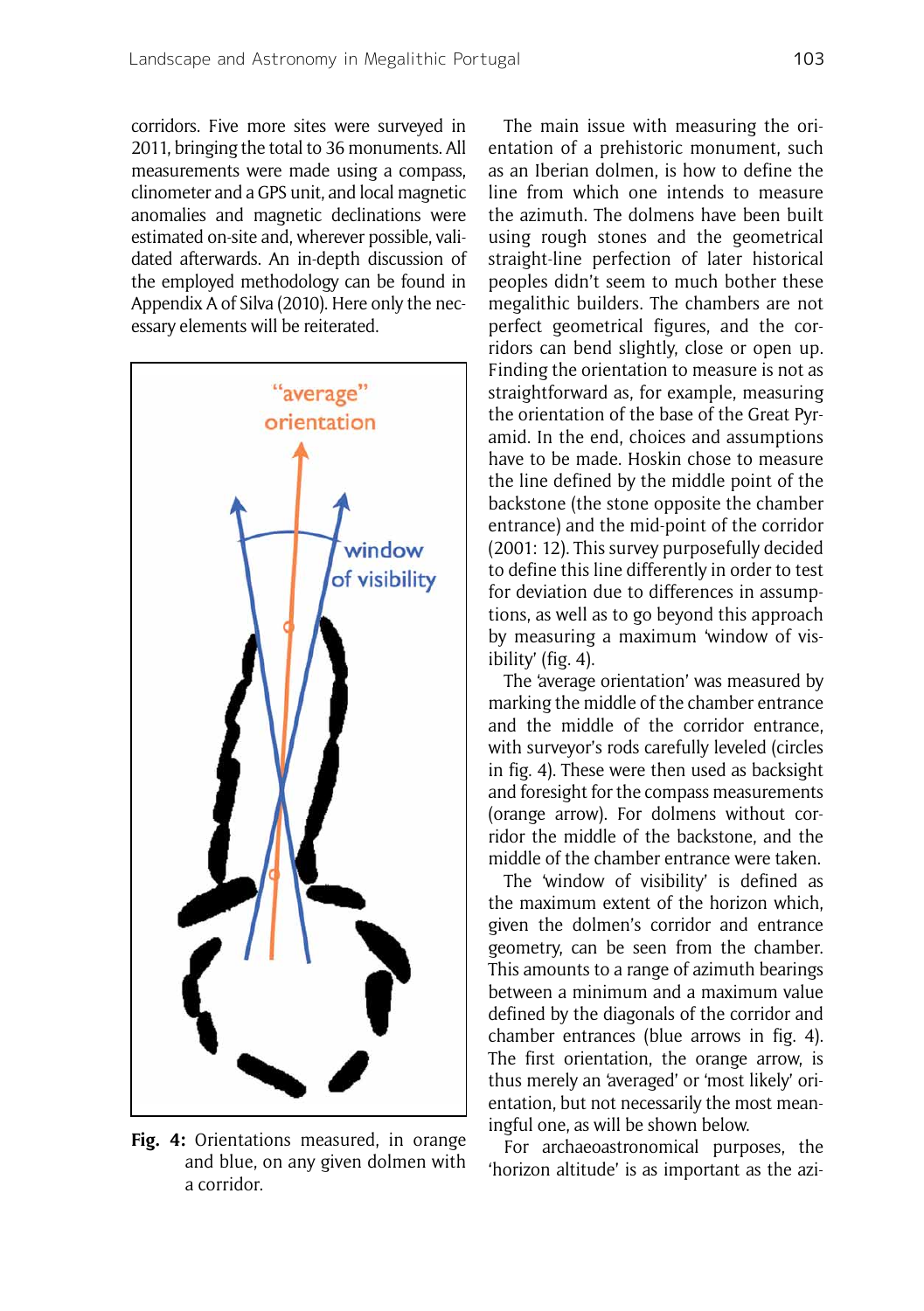muth, as the azimuth where an astronomical event occurs changes for different horizon altitudes. For instance, in figure 5, the star rises along the black dotted line, as indicated by the yellow arrow. Because of local topography, the star is seen to rise further south than it would if there was no hill (the point where the black dotted line crosses 0º of altitude is where the star would have risen in such a situation). Once the orientation one wants to measure has been determined, a clinometer can be used to measure the horizon altitude along that line to the nearest half-degree or less, but only if the horizon is visible.

## **Data**

With the azimuths and horizon altitudes it is convenient and standard in archaeoastronomy to convert these measurements to a single value, the declination. The declination is the equivalent of latitude on the celestial sphere: it is an angular measure of how far from the celestial equator the point being considered is, measured along a line that is perpendicular to this equator (see fig. 5). Objects lying on the celestial equator will have zero degrees of declination, whereas those at the celestial poles will have ninety (positive for north, negative for south). This simplifies the search for astronomical events along those orientations as well as allowing the comparison of monuments in different geographical regions, as the conversion takes care of the differences in latitude between the sites.<sup>2</sup>

The following table shows the reference number (internal to this survey) and name of the dolmens, as well as the river basin that they are located, true azimuth and horizon altitudes for the "average" orientation as well as the minimum and maximum azimuths for the window of visibility. Some of the horizon altitude values have been corrected by using a Digital Elevation Model (see further below).

#### **Analysis**

The survey finds good agreement with previous measurements by Hoskin (Silva 2010), with the azimuths of the twenty dolmens



**Fig. 5:** A star rising behind a hill and all the important measures: the azimuth (red arrow), measured from true north, the horizon altitude (blue arrow), and the declination (black arrow), which is calculated from the other two.

measured by both surveys deviating from each other by 10-12º or less. This illustrates the case put forward above: different definitions for the line of "average" orientation can yield variations of up to 12º in azimuth. This, however, corresponds to only a 1-3º variation in declination and means one can consolidate both surveys by including Hoskin's measurements for those dolmens that weren't included in the present survey (Silva 2010).

Differences in architectural style and depositional assemblages suggest that the regions of central-north and central-south Portugal, defined by the *Vouga*, *Paiva*, *Torto* and *Coa* rivers and the *Mondego* river basin respectively, were inhabited by different people (Ventura pers. com.). As noted elsewhere (Silva 2010, in press), this combined dataset continues to validate this regional split. This is better visualized by looking at the orientation histograms for the two regional groups. Fig. 6 shows the declination histograms obtained by making each declination the mean of a stochastic Gaussian curve with standard deviation of 2.5º and adding them up together. This permits ranges as well as preferences in orientations to be visualized as peaks. Also illustrated as vertical dashed lines, are the declinations of the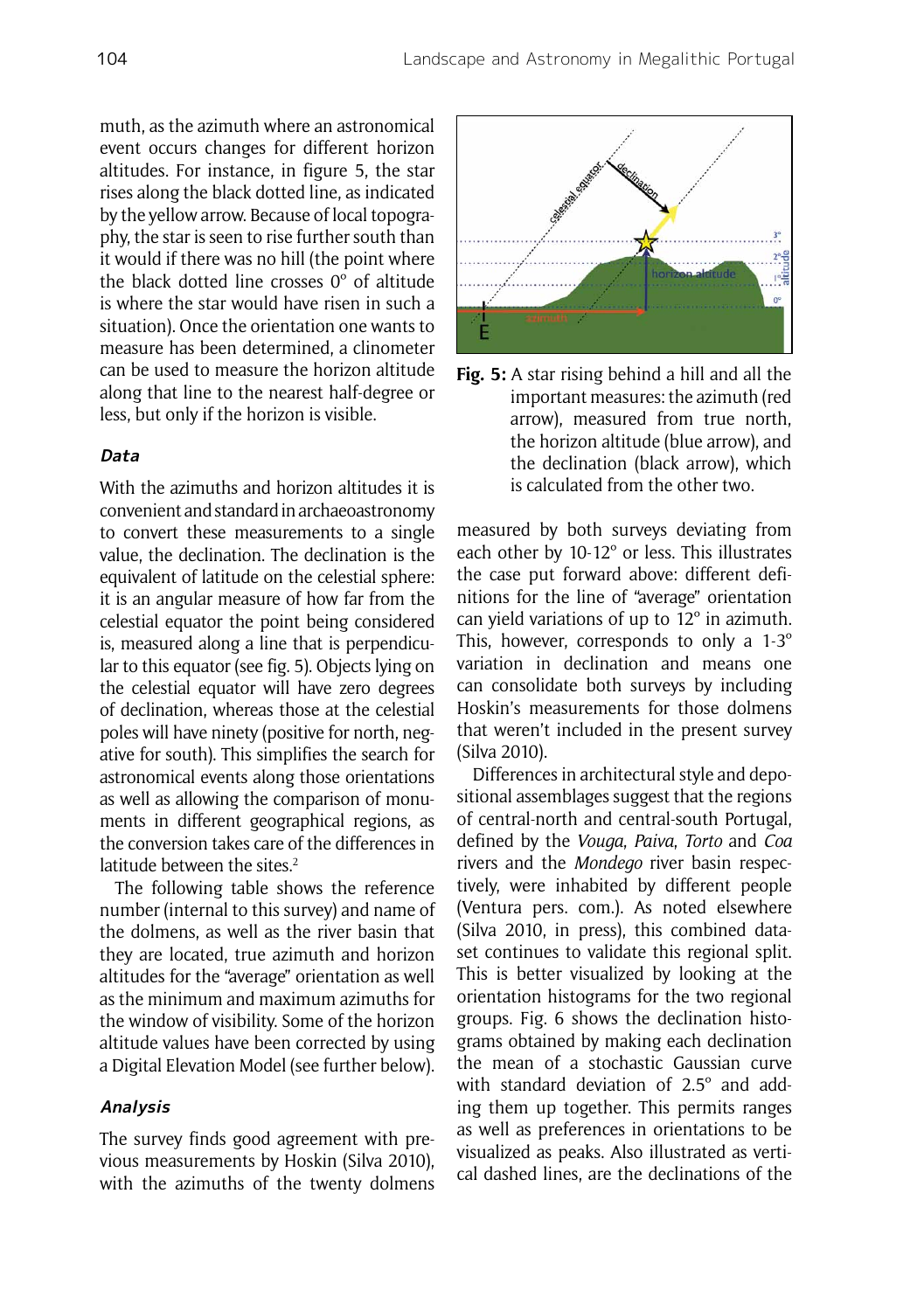|                | Name                          | <b>Basin</b> | Az     | Alt              | <b>Dec</b> | Win Max | Win Min |
|----------------|-------------------------------|--------------|--------|------------------|------------|---------|---------|
| $\mathbf{1}$   | Orca da Malhada do Cambarinho | Vouga        | 111.75 | 4.9              | $-12.962$  | 122.5   | 102.25  |
| 2              | Dolmen da Lapa de Meruje      | Vouga        | 88.5   | 7.5              | 6.010      | 92      | 76.75   |
| 3              | Dolmen de Arca                | Vouga        | 77.75  | 4.7              | 12.349     |         |         |
| 4              | Orca dos Juncais              | Paiva        | 76     | 2.5              | 12.206     | 83.75   | 69.25   |
| 5              | Orca de Pendilhe              | Paiva        | 126    | $\overline{c}$   | -24.909    |         |         |
| 6              | Orca do Picoto do Vasco       | Paiva        | 110.25 | $\mathbf{0}$     | -15.165    | 116.75  | 98.5    |
| $\overline{7}$ | Orca das Castonairas          | Paiva        | 107.25 | 5.4              | $-9.313$   | 125.25  | 89.75   |
| 8              | Orca dos Merouços             | Paiva        | 87     | 1.7              | 3.380      |         |         |
| 9              | Dolmen 2 do Chão Redondo      | Vouga        | 66.5   | $\boldsymbol{0}$ | 17.606     | 85.5    | 46.75   |
| 10             | Anta de Capela de Mouros      | Vouga        | 99.5   | 1.2              | $-6.400$   | 114     | 91.25   |
| 11             | Anta da Cerqueira             | Vouga        | 70.75  | $\overline{2}$   | 15.801     | 89.25   | 59.5    |
| 12             | Dolmen do Carapito            | Mondego      | 91     | 3.7              | 1.658      |         |         |
| 13             | Anta de Cortiçõ               | Mondego      | 119.25 | 1.6              | $-20.626$  | 130.5   | 113.25  |
| 14             | Anta da Matança               | Mondego      | 97.5   | 2.2              | -4.239     |         |         |
| 15             | Anta da Cunha Baixa           | Mondego      | 109.25 | 3.2              | $-12.342$  | 121.25  | 101     |
| 16             | Anta da Orca                  | Mondego      | 109.25 | 6.3              | $-10.248$  | 147.5   | 75.25   |
| 17             | Anta da Pêra de Moço          | Coa          | 86.5   | 5.2              | 6.036      | 110.25  | 61      |
| 18             | Lameiro de Cima I             | Torto        | 87.25  | $-0.5$           | 1.749      | 96.5    | 79      |
| 19             | Lameiro de Cima II            | Torto        | 81.25  | $-0.5$           | 6.269      | 101.75  | 75      |
| 20             | Dolmen do Carvalhal           | Torto        | 67     | 3.8              | 19.733     | 98.25   | 41.5    |
| 21             | Dolmen/Capela da Sra do Monte | Torto        | 87.5   | 3.1              | 3.920      | 105.75  | 69      |
| 22             | Dolmen do Sangrino            | Torto        | 89.75  | 3.4              | 2.419      |         |         |
| 23             | Orca das Pramelas             | Mondego      | 108.5  | 4                | -11.264    |         |         |
| 24             | Orca de St Tisco              | Mondego      | 118    | $\overline{2}$   | $-19.533$  | 141.5   | 93      |
| 25             | Orca do Outeiro do Rato       | Mondego      | 95.75  | $\overline{2}$   | $-3.069$   | 124.25  | 74.25   |
| 26             | Orca do Santo                 | Mondego      | 102    | $\overline{2}$   | $-7.786$   | 112     | 85      |
| 27             | Dolmen da Orca                | Mondego      | 109.75 | 2.7              | $-13.081$  | 117.5   | 98.5    |
| 28             | Orca 1 do Ameal               | Mondego      | $\ast$ | $\ast$           | $\ast$     |         |         |
| 29             | Orca 2 do Ameal               | Mondego      | $\ast$ | $\ast$           | *          |         |         |
| 30             | Orca da Palheira              | Mondego      | 94     | 3                | $-1.092$   |         |         |
| 31             | Dolmen de Antelas             | Vouga        | 90.5   | 0.3              | $-0.183$   |         |         |
| 32             | Orca de Porto Lamoso          | Paiva        | 97     | 1.35             | $-4.402$   | 115.5   | 86      |
| 33             | Anta do Turgal                | Torto        | 147    | 5.4              | $-34.612$  |         |         |
| 34             | Dolmen 1 da Lapinha           | Torto        | 104    | 5                | $-7.160$   |         |         |
| 35             | Dolmen de Areita              | Torto        | 89     | 3.1              | 2.789      | 113.25  | 73.25   |

**Table 1:** *Corpus Mensurarum* of all surveyed dolmens. The window of visibility (win max and win min) was not possible to obtain for dolmens without a corridor. Those marked with an \* have been surveyed, but there are lingering doubts with regards to their entrances, so they have been excluded from this analysis.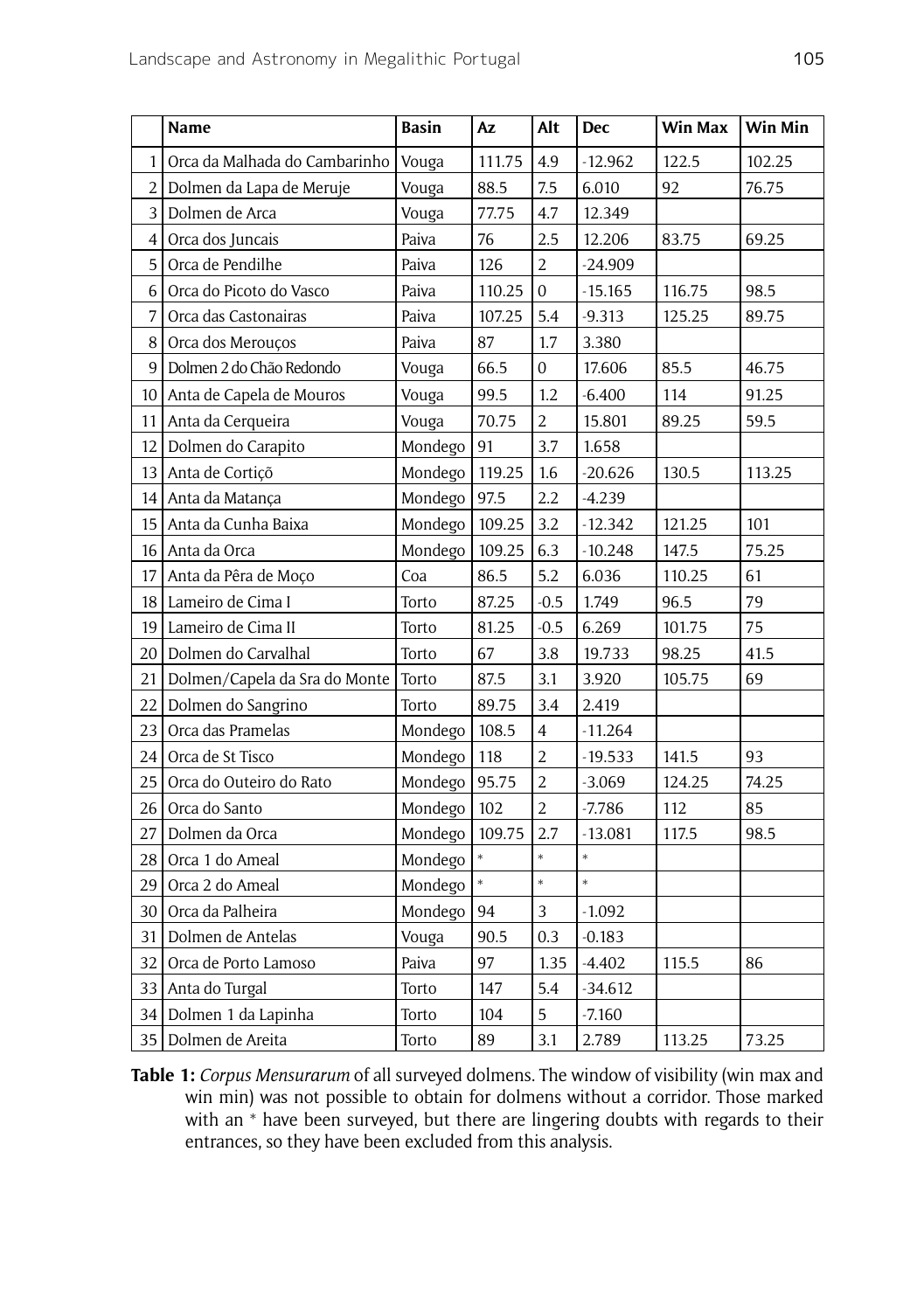solar extremes (winter and summer solstices, WS and SS respectively), as well as the lunar extremes (southern and northern, minor and major lunar standstills, smLS, nmLS, sMLS and nMLS).

The distribution of orientations of dolmens in the second group is considerably broad, ranging from -35º to 33º. Against this seemingly random baseline there is a welldefined, statistically significant peak around declination 4º. This, as previously argued by the author (Silva in press, Silva and Pimenta 2012), corresponds to the expected distribution of the Autumn Full Moon (green dashed line). This is a particular Full Moon, occurring close to the Autumnal Equinox, which is empirically marked by the crossing-over of the sun- and moonrise positions (Silva and Pimenta 2012).

The situation is, however, not as clear-cut for the *Mondego* dolmens: although there seems to be a preference for negative declinations, there isn't a unique well-defined peak. This could be due to the presence of several peaks close to each other, one of which could be a Spring Full Moon (about -4º) and another one of the lunar extremes, the southern minor standstill or the winter solstice sunrise (Silva, in press), with a possible third around -10º of declination. In order to shed some further light on the orientation of these dolmens the second half of this paper focuses on a single nucleus of Neolithic activity in the *Mondego* valley.

## **The Carregal do Sal Megalithic Nucleus**

The nucleus of *Carregal do Sal* (the blue markers in Fig.1) is located on the northern bank of the Mondego valley, a mere kilometre and a half from the riverbed. It is composed of eight of the measured dolmens (refs 23-30), as well as several as of yet unsurveyed smaller ones and other tumuli.

The distribution of the orientation of these dolmens, similarly to the whole of the *Mondego* valley, exhibits a range of negative declinations, with a slight preference for negative 10-12º, a value for which there is

no clearly defined lunar or solar event.<sup>3</sup> This peak is also visible in fig. 6, even though it is not as prominent as it is for this nucleus.

## **The horizon at Carregal do Sal**

Throughout the survey the horizon of some dolmens, in *Carregal do Sal* and elsewhere, could not be surveyed because of tall vegetation, mostly pine trees, which covered the view. In Silva (2010) empirical guesstimates were indicated and used for the calculation



**Fig. 6:** Declination histograms for the consolidated dataset. Dolmens of the Mondego basin are shown above, and of other basins below.

of declination but using digital elevation data one can recreate vegetation-free horizons for all sites and confirm or correct them.

A Digital Elevation Model (DEM for short) is a computer model composed of a raster of cells where each has the value of the mean elevation across the area defined by that cell (Connoly and Lake 2006: 27). There are several DEM models around, using elevation data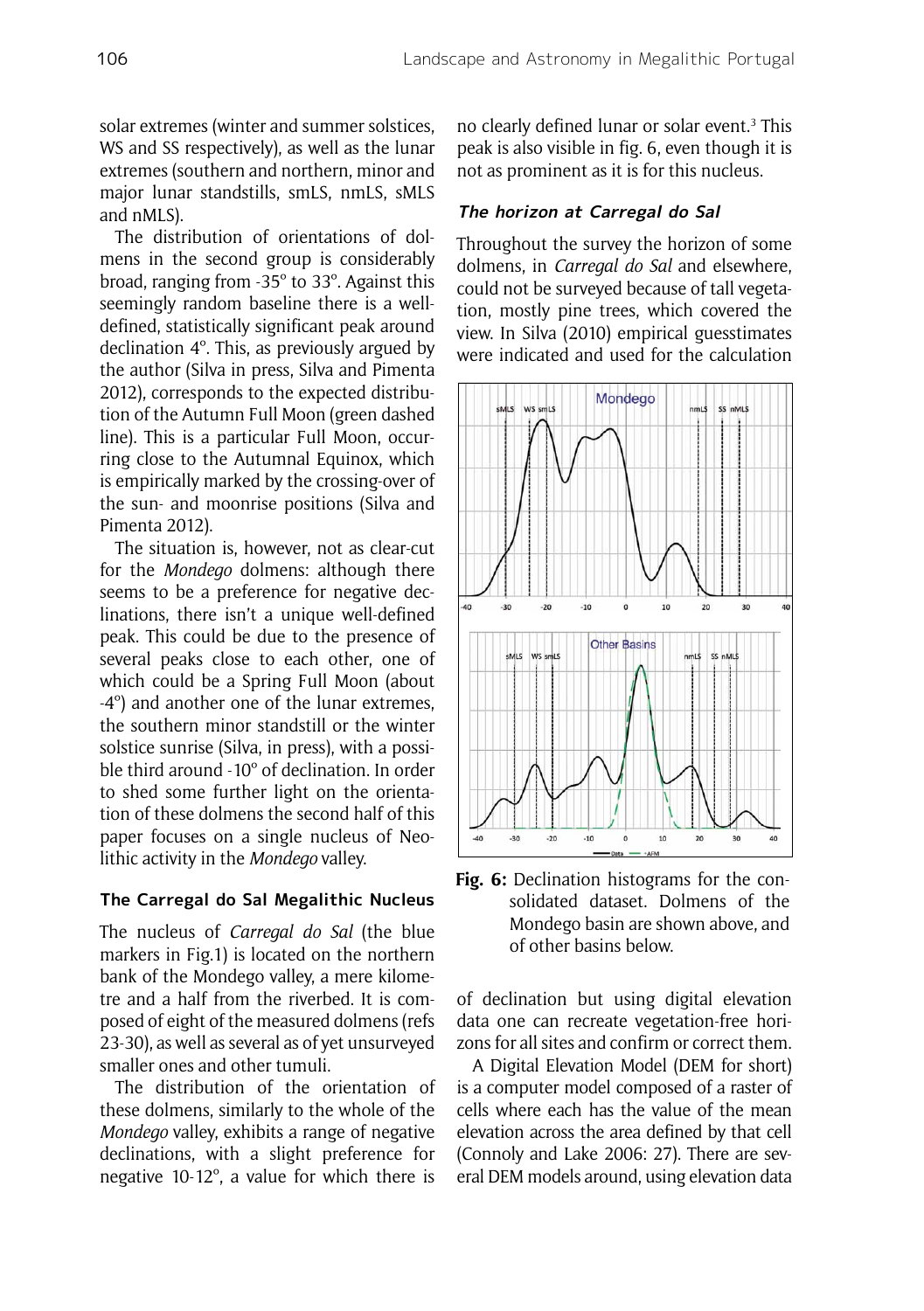

**Fig. 7:** Declination histogram for dolmens in Carregal do Sal.

acquired and treated differently. One such case is the SRTM or Shuttle Radar Topography Mission, which comprises elevations determined roughly every 100 feet north-south and east-west for the US and every 300 feet elsewhere, obtained via radar interferometry by the Space Shuttle program during February 2000 (US Geological Survey 2010).

With this data one can use a GIS software package to create a virtual reconstruction of the horizon profile at any location and/ or calculate the horizon altitude on a given direction. HeyWhatsThat is a free, online, utility that uses SRTM data to do just that (HeyWhatsThat Team 2012), requiring only the latitude and longitude of the archaeological site. It is also fully integrated with Google Maps, so one can export one's horizon profiles and viewsheds.

Using HeyWhatsThat, most of the horizon altitudes that were possible to measure in the field have been validated to within a degree. Guesstimates have now been replaced by the virtually generated horizon altitudes (see table 1 above), and have been used to calculate the declination histograms shown in Figs 6 and 7.

By looking at the horizon profiles of the eight surveyed dolmens of Carregal do Sal it quickly became clear that only *Orca da Palheira* (ref.30) didn't have a distant horizon the view was obstructed by local topography. Out of the remaining seven, *Ameal 1* and *Ameal 2* (refs 28 and 29) are small dolmens without corridors, and there are still open questions regarding the orientation of their entrances (if they ever had them: Silva 2010, Ventura pers. com.), whereas the window of visibility of *Orca das Pramelas* (ref.23) could not be surveyed at the time. This leaves only four dolmens: *Orca de Santo Tisco*, *Orca do Outeiro do Rato*, *Orca do Santo* and *Dolmen da Orca* (refs 24-27). The entrances of all of these are oriented towards a particular mountain range in the SE direction: *Serra da Estrela* (Star Mountain Range), which contains the highest peak in continental Portugal. The figure below shows one such example, that of *Orca de Santo Tisco* (see also fig. 9 below for all four dolmens).

Figure 8 shows a 360º panorama of the horizon around the dolmen, as recreated by HeyWhatsThat. The different colours represent different distances of the topographical features (green is closest, then blue, dark magenta and finally purple), whereas the inverted red triangles mark known peaks. The cardinal directions are also marked. The vertical scale has been exaggerated 8.3 times to facilitate the identification of topographic features and vertical lines mark the "average" orientation (in brown) as well as the measured window of visibility (in black). To facilitate visualization, the areas of the horizon that can't be seen from within the dolmen's chamber have been greyed out.

The brown line marks the centre point of the corridor window (not always, see the appendix to Silva (2010) for a discussion), but the window permits a much wider range of the horizon to be seen from within the chamber. This information is not accurately encoded by a histogram of the "averaged" orientations, such as those of figures 6 and 7.

The importance of topographic features for Mesolithic and Neolithic people has been highlighted by Tilley (1994). He argued that, in the Mesolithic 'known, named and significant places [were] linked by paths of movement to which populations repeatedly returned during their seasonal activity rounds' (1994: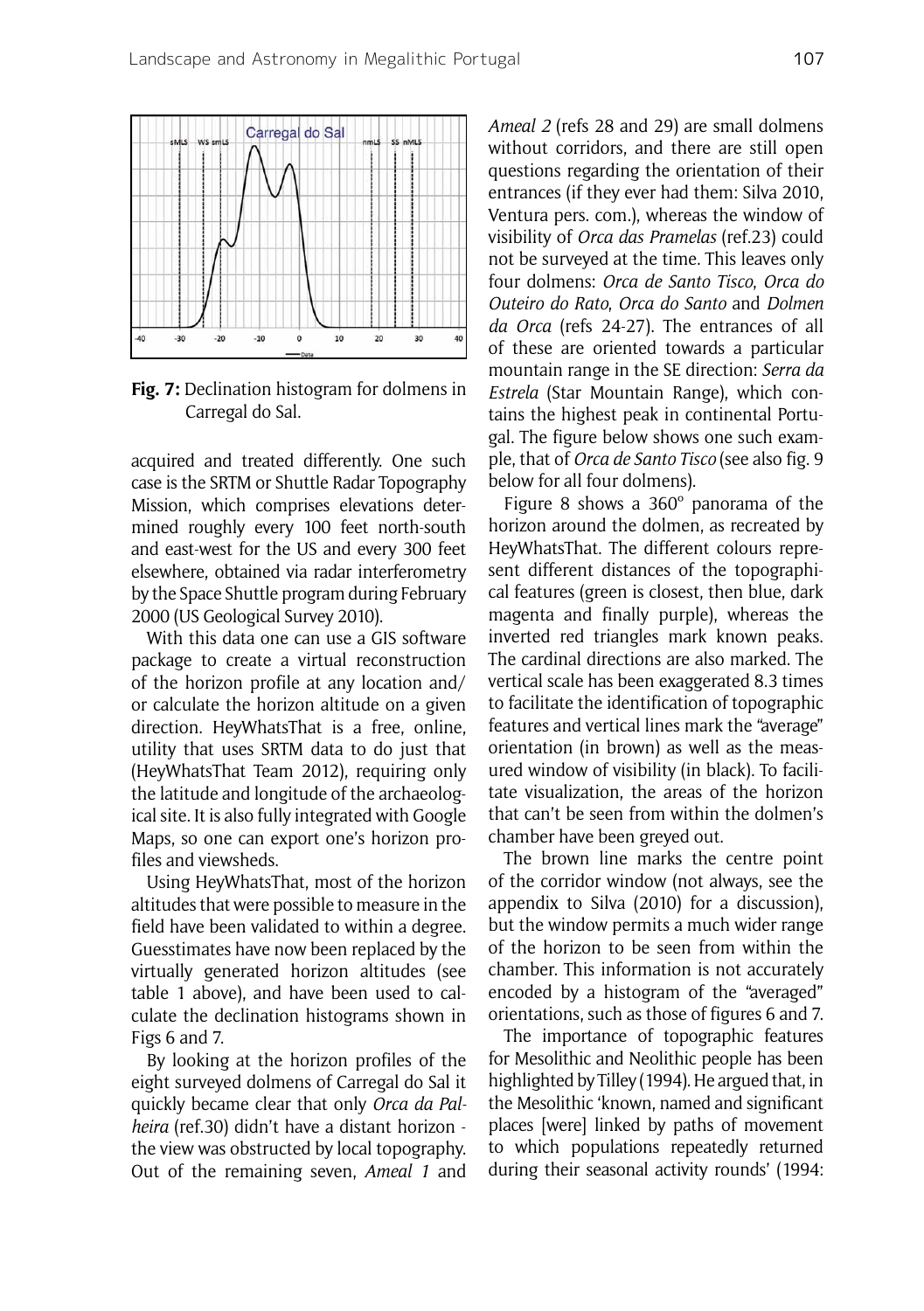

**Fig. 8:** Horizon profile of Orca de Santo Tisco showing the measured "average" orientation (brown line), as well as the maximum window of visibility (non-shaded area).

202). In the Neolithic this dynamic would have changed, as the megaliths became the anchors of the seasonal movements. Important landscape points 'became captured in the orientation of morphological features of the monuments and their placement in the landscape' (1994: 202-3).

Besides having potentially ritual and funerary functions, the dolmens of the *Mondego* valley also marked the winter territories of their builders (Cruz 2001: 311, Senna-Martinez and Ventura 2008b: 82), whereas Star Mountain Range, in the horizon, marked their summer pastures (Senna-Martinez and Ventura 2008a: 332). It seems that both man-made and natural landscape markers were anchoring the seasonal movement. The orientation of the *Carregal do Sal* dolmens towards Star Mountain Range, then, makes sense from a landscape/spatial perspective.

This, however, does not preclude the possibility of an astronomical event marking the seasonal movement temporally. Considering the lack of well-defined solar or lunar explanations for the peak of the distribution one can explore whether, at the time of the megalith builders, any bright stars would rise in that range.

## **Aldebaran rising**

The only bright stars that, around 4,000 BC, rose in the neighbourhood of the mysterious -11º peak are Betelgeuse and Aldebaran, in the modern constellations of Orion, the Hunter, and Taurus, the Bull, respectively. Both stars are the brightest in their respective constellations (apparent magnitudes of

0.45 and 0.87 respectively) $4$  and both are coloured red even to the naked eye.

Axial precession, also known as precession of the equinoxes, is a wobble of the Earth's axis against the celestial sphere, over very long periods of time. For an Earth-bound observer it would look like the background of stars, as a whole, is moving very slowly. But the stars themselves also have an intrinsic movement, called proper motion, which is different for different stars. These two factors conspire to move the stars around over periods of thousands of years so that today they do not rise and set where they rose and set six thousand years ago. Table 2 below shows the declination of the two stars under consideration at three points of the megalithic phase<sup>5</sup>.

Figure 9 shows a section of the horizons for the four identified dolmens of the *Carregal do Sal* nucleus, along with the window of visibility (unshaded areas) and "average" orientation (vertical brown line). The location of the rise of Aldebaran (in red) and Betelgeuse (in blue) is also indicated by the coloured shaded areas, the right-hand side limit marking the rise position in 4,300 BC, and the lefthand side in 3,500 BC.

Both Betelgeuse and Aldebaran, in the period 4,300-3,500 BC would thus be seen to rise from within the chambers of the four dolmens, even though only a glimpse of Betelgeuse would be possible from *Orca do Santo*, as the star would have risen very close to the right-hand side of the window.6

Even though these stars, whenever visible, would always be seen to rise in the same place on the horizon throughout the year, stars that lie so close to the celestial equator go through a period in which they are not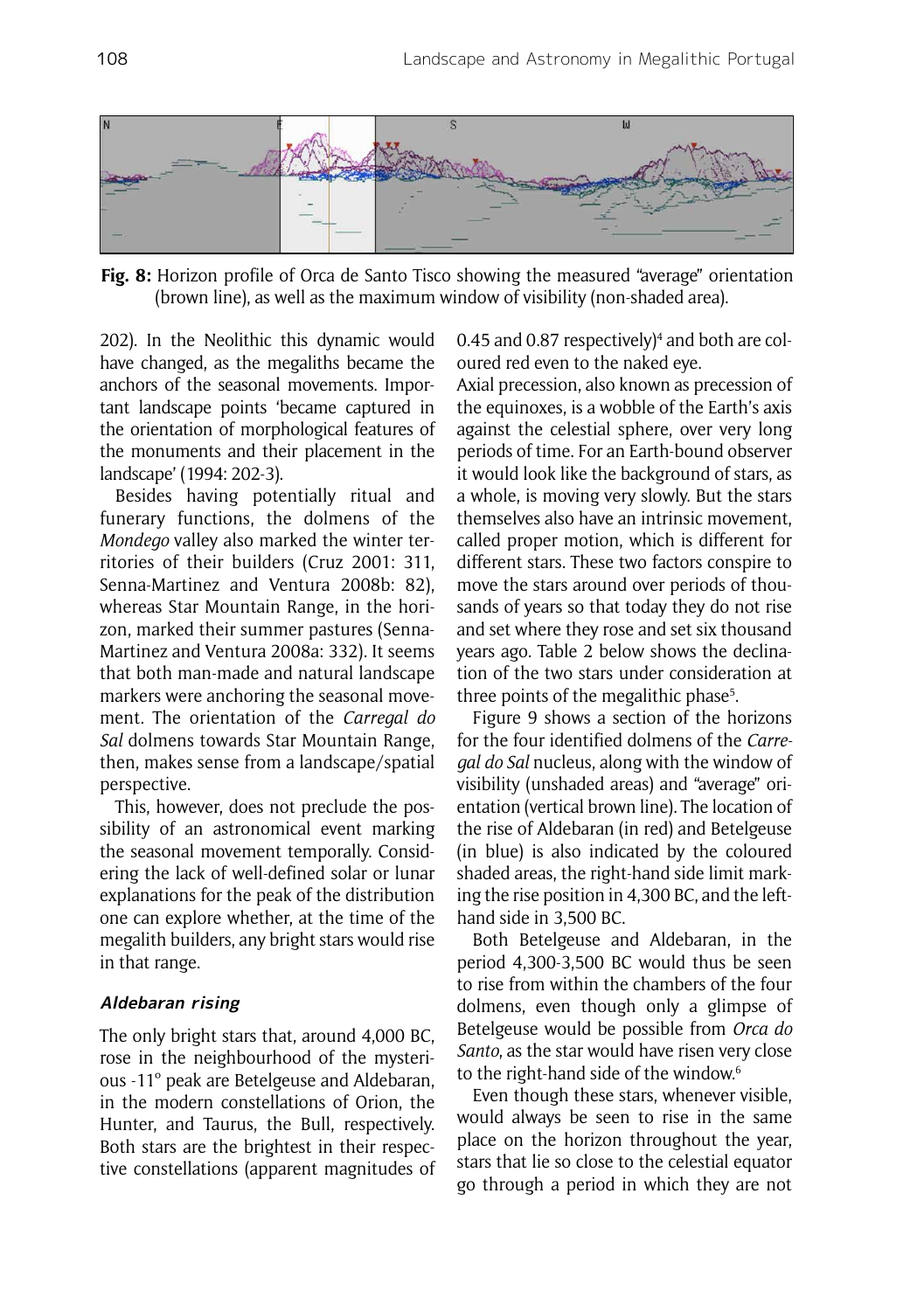|                   | Year BC | <b>Declination</b> | <b>Heliacal Rising around</b> |
|-------------------|---------|--------------------|-------------------------------|
| <b>Betelgeuse</b> | 4,300   | $-14^{\circ}38'$   | 21 May                        |
|                   | 4,000   | $-12^{\circ} 58'$  | 23 May                        |
|                   | 3,500   | $-10^{\circ}$ 13'  | 29 May                        |
| <b>Aldebaran</b>  | 4,300   | $-12^{\circ} 18'$  | 18 Apr                        |
|                   | 4,000   | $-10^{\circ}$ 39'  | 21 Apr                        |
|                   | 3,500   | $-7^{\circ} 51'$   | 27 Apr                        |

**Table 2:** Declination and approximate date for the heliacal rising of Aldebaran and Betelgeuse during the megalithic phase.

visible in the night-sky. Considering Senna-Martinez and Ventura's seasonal model, it would be interesting to look at the seasonality of their 'heliacal rising', their first appearance after this period of invisibility.

In the epoch under consideration, the heliacal rising of Betelgeuse would have occurred between 21-29<sup>th</sup> May, or thereabouts, whereas Aldebaran heliacally rose around 18-27th April (see table 2).<sup>7</sup> The precision of these dates needs to be taken with a pinch of salt, as visibility, climatic and other observational criteria might not permit the star to be seen so close to the horizon on a given day. Generally, however, one can say that Aldebaran reappeared in the eastern sky in late April/early May, whereas Betelgeuse did so in late May/early June.

The seasonal model states that, in the spring and summer, the dolmen builders would take their ovicaprids to the high pastures of Star Mountain Range to take advantage of its grazing grounds. If the dolmen-builders were observing the heliacal rise of these stars, as is here proposed, they could have used it as a temporal marker for their transhumant movement to high pastures. The period of invisibility of the stars would provide the perfect amount of time to make preparations for whatever rituals were going to be enacted in the dolmens, as well as for the move to higher grounds. Although both identified stars can fit this picture, it can be argued that Aldebaran, with its earlier heliacal rising, just a month after the Vernal Equinox, fits this picture better than Betelgeuse.

## **The origin of the name of Star Mountain**

One can now consider whether other sources support the possibility that the mountain range's name is linked to this very star, and whether the name may thus be as remote as the Neolithic itself (if not older). Local ethnography and folklore are filled with myths and stories that explain the origin of the name of Star Mountain Range. There are several recorded stories by locals on this topic, some of which have been recorded by professional folklorists (CEAO 2006). The simplest version is the one currently on the website of the Covilhã City Council (C M Covilha 2012), one of the five municipalities that surround the mountain range. It goes something like this (author's translation):

People say that the name Star Mountain Range was given in the olden days by a shepherd living in an unknown place in the *Mondego* valley. He spent his nights contemplating a star that was so bright that it illuminated the top of a nearby mountain range. One day he decided to take his faithful dog and follow the scintillating light that attracted him so much. After climbing for many days they reached the peak. Impressed by the luminosity of the star the shepherd told his dog: "to this place that seems to be favoured by the celestial objects [*astros*] I will name *Serra da Estrela* [Star Mountain Range], and you that accompanied me I shall give the same name.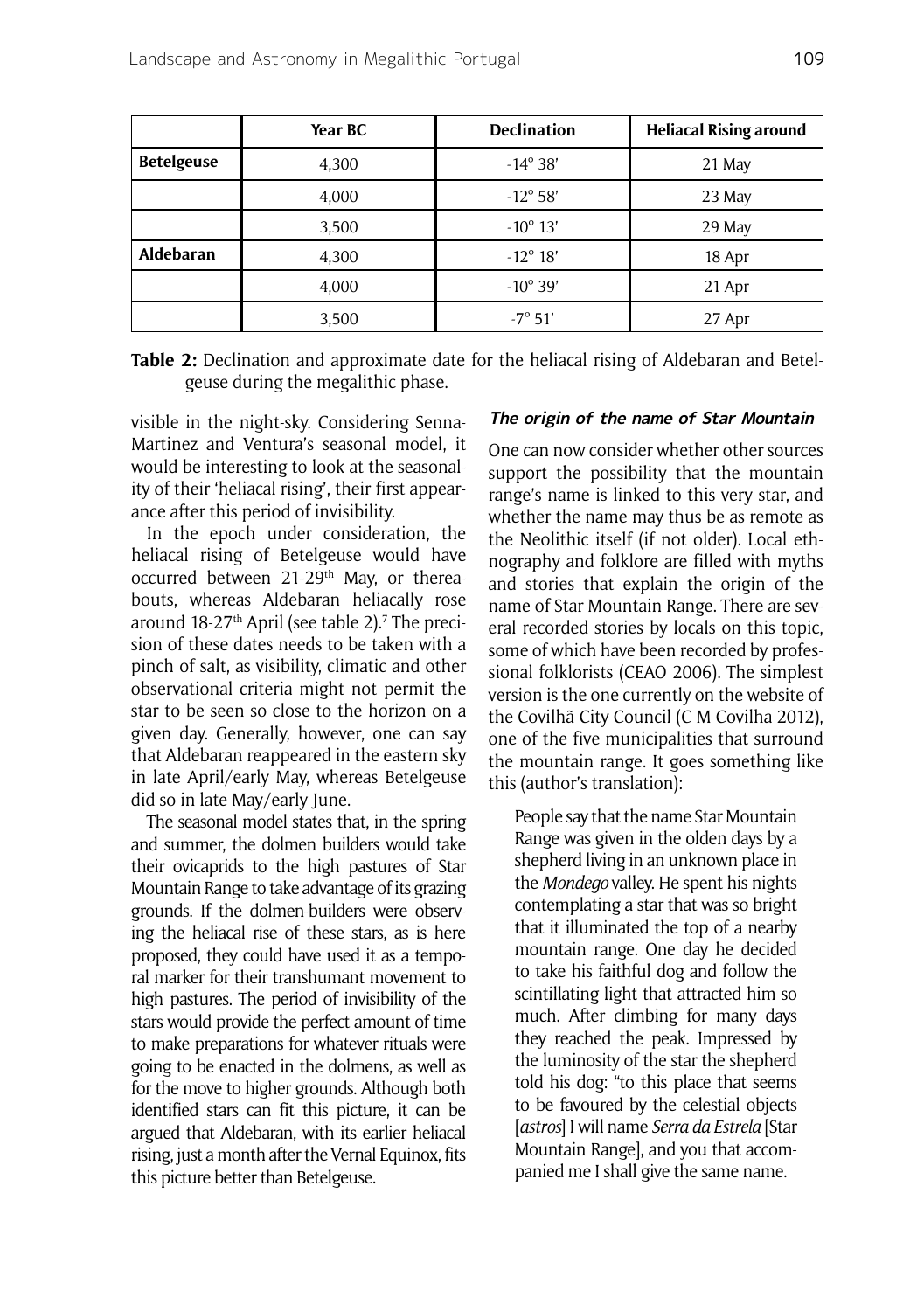

**Fig. 9:** Sections of the horizon profiles of all four dolmens in Carregal do Sal with a distant horizon in order of reference number. The horizon outside the windows of visibility is greyed out. Also marked is the variation in rise position of Aldebaran (red) and Betelgeuse (blue) during the megalithic phase.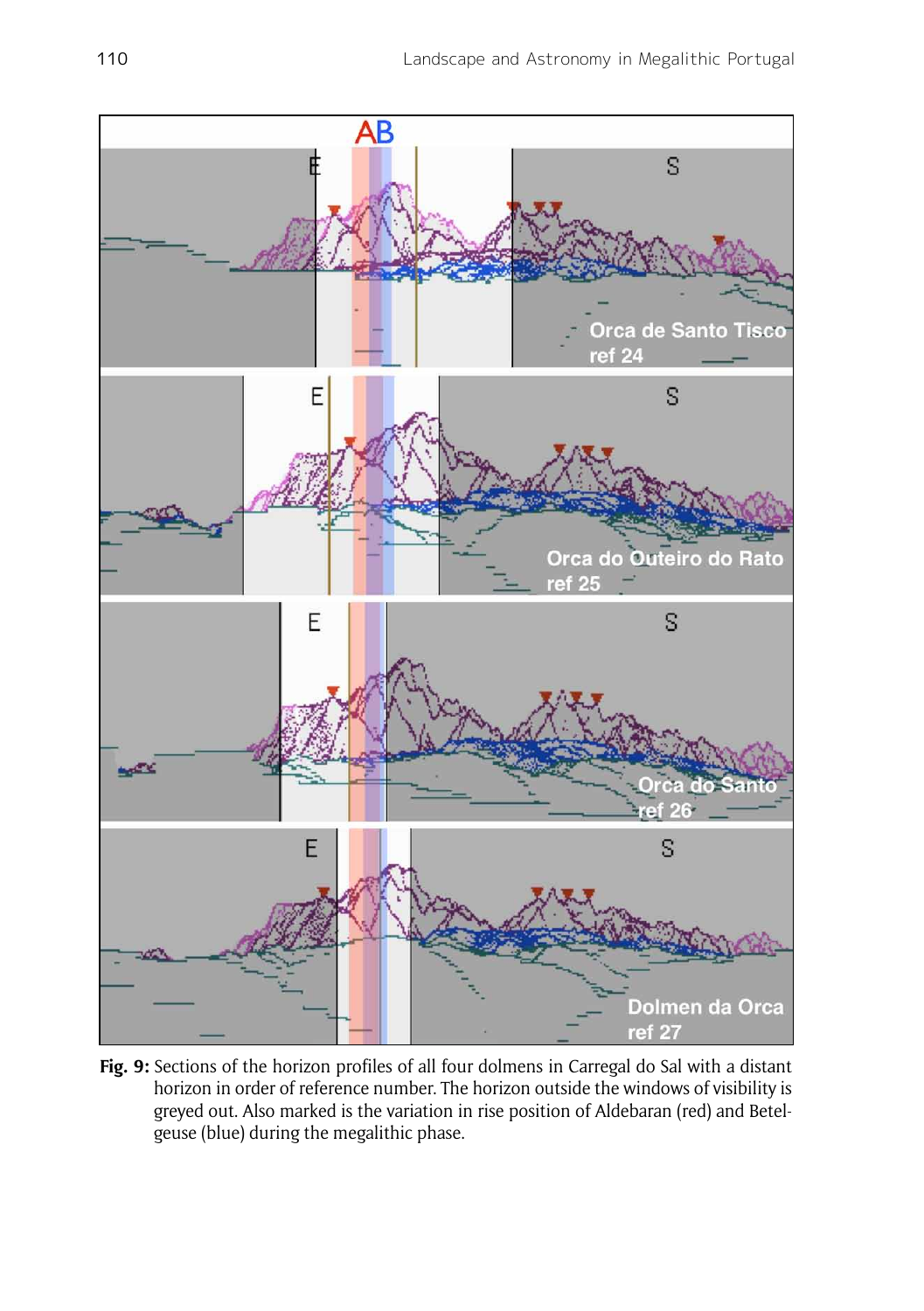The latter part refers to the *Serra da Estrela*  dog, also known as the Portuguese Shepherd and one of the oldest breeds in Portugal. There are several other versions of this story, some of which include other elements and mythemes<sup>8</sup> but the central plotline remains the same. All versions remark how unique this star is, either by mentioning that the star illuminated the top of the mountain, just as in the version above, or by, at the end of the story, describing it as still today shining "more", or "differently", than the other stars.

The collection and analysis of Portuguese folktales was neglected for a long time but this has been increasingly addressed in the past decades. Notable projects include the online "Archive of Portuguese Legends" (CEAO 2006) by the *Centro de Estudos Ataíde Oliveira* (University of Algarve), which collects at least three different versions of this tale. The interpretation of myth and folklore has a long tradition in academia, and several schools of thought have pursued different interpretative paths.<sup>9</sup>

The tale above, however, fits nicely with the hypothesis put forth in this paper. The main hero of the tale is a shepherd living in the *Mondego* valley, from where he would see a particular star atop a mountain range. This triggered him to "follow" this star, taking his dog, a shepherd dog, with him. The comparison with the Neolithic people of the *Mondego* basin is very suggestive. Firstly they also inhabited the river valley - the megalithic nucleus of *Carregal do Sal*. Secondly, the evidence suggests that they too, like the hero of the tale, were transhumant pastoralists. And thirdly, archaeologists believe that these people would take their ovicaprids to graze on the high fields of Star Mountain. In the toponymical tale the transhumantic movement of the shepherd is triggered by the appearance of this star over the mountain range. In the case of the megalithic builders Betelgeuse or, perhaps more likely, Aldebaran could have served the same purpose, and the dolmens would then have served as spatial and temporal markers for this important event.

#### **Conclusions**

Although not as monumental as Stonehenge, Avebury or Newgrange, the Iberian dolmens still demonstrate some level of cultural unity across vast areas, as well as regional diversity in both architectural elements and in the orientation of their chambers and corridors. This survey has focused on an area of roughly 10,800 km2 and, together with previous surveys, included fifty-eight dolmens. Within this area, at least two regional groups can be distinguished and this is supported by landscape phenomenology and archaeoastronomical arguments.

Judging by the analysis of the necropolis of *Carregal do Sal*, the dolmens of the *Mondego* valley show a preference for locations from which Star Mountain Range, containing the highest peak in continental Portugal and the very source of the *Mondego* river, can be seen. Outside of *Carregal do Sal* there is at least one other dolmen whose horizon profile analysis yields similar conclusions (*Anta da Orca*, ref.16).

From within the chambers of all these dolmens it would not only be possible to see Star Mountain Range in the horizon, it would also be possible to see the stars Betelgeuse and Aldebaran rising above it. These two stars are not only very bright they are also both red. Around 4,000 BC, when the megaliths were built, these stars would disappear from the night-sky at the end of February/beginning of March, not to be seen for two lunar cycles (two and a half in the case of Betelgeuse), until they would reappear in the eastern sky at dawn before sunrise, just as spring was starting to reinvigorate the landscape. This was when the Neolithic communities of the *Mondego* valley would "follow this star" and transition to the high pastures of the mountain range it illuminates. One can't be sure whether it was Betelgeuse or Aldebaran that was being targeted, or even both, but the timing of the heliacal rising of the latter, closer to the Vernal Equinox, would make it better suited to be used as a seasonal marker. The presence of the Hyades star cluster around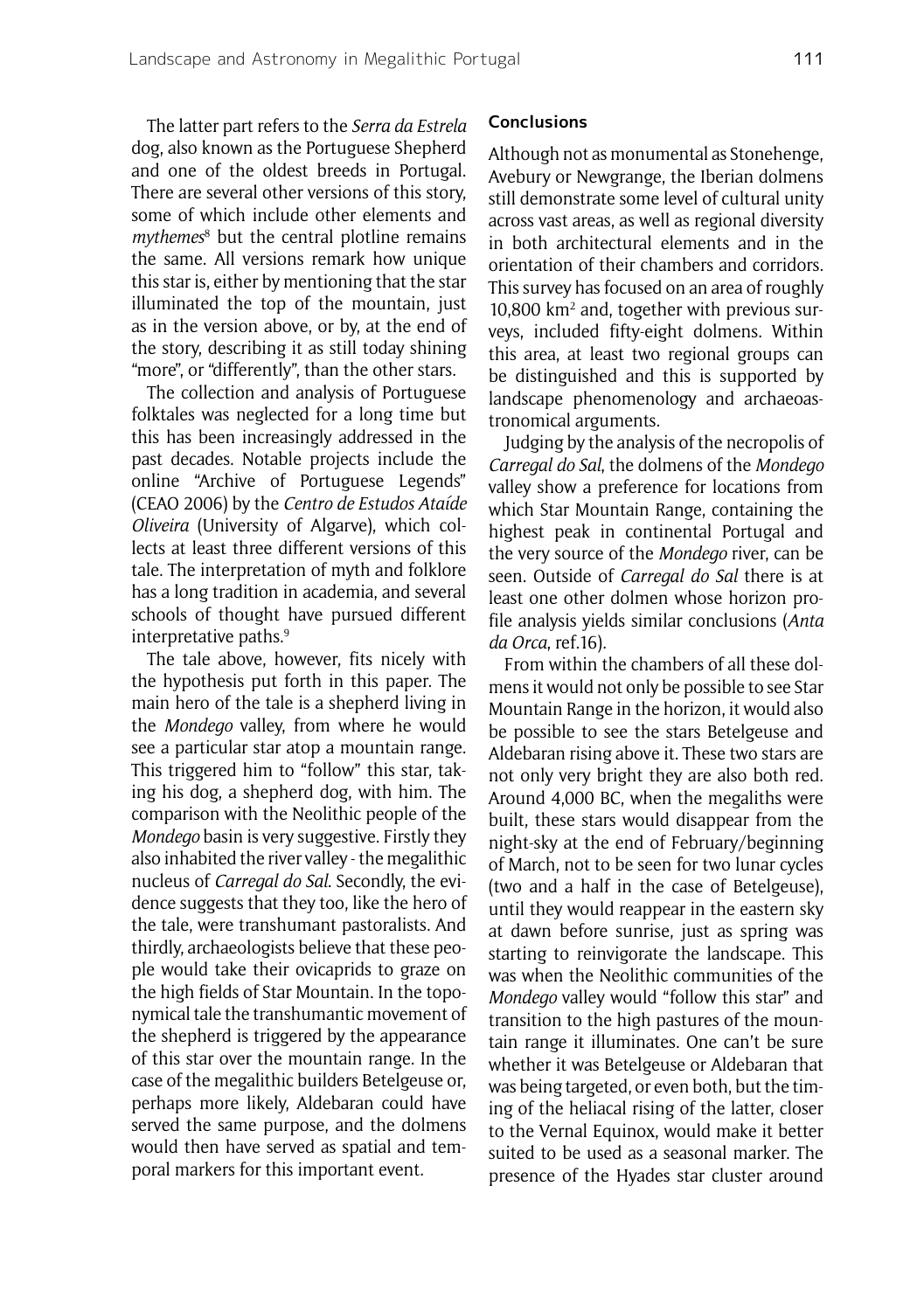Aldebaran, giving it a "different shine", would further support this, based on a (semi-)literal reading of the toponymical folktales about Star Mountain Range.

Unfortunately this effect is no longer observable today as, due to axial precession and proper motion, Aldebaran and Betelgeuse have both migrated further north, to positive declinations  $(+16.5^{\circ}$  and  $+7.5^{\circ}$ respectively). They now rise north of east and not in alignment with Star Mountain Range as seen from *Carregal do Sal*.

The use of the heliacal rising of a star as a marker for ritual, a new season and the new year is not without historical and ethnographic precedent. For instance, the ancient Egyptians timed their ritual calendar by the heliacal rise of Sirius (Schaefer 2000, Steele 2007) and, in the ethnographic present, South American Indians mark the heliacal rise of the Pleiades (Lévi-Strauss 1986). As is the case with the dolmen builders of the *Mondego* valley, the heliacal rises of the chosen stars coincide with important events in the subsistence economies of these peoples: in Egypt it coincided with the flooding of the Nile, rebooting the agricultural cycle; in South America it coincides with the shift from wet to dry season.

Three important epistemological points have also been highlighted in this work. Firstly, that landscape archaeology and archaeoastronomy are not incompatible, but complementary: topographical features could have been used as markers for astronomical events. Secondly, that the emphasis on methodological precision, which has characterized megalithic archaeoastronomy, should be alleviated in favour of horizon surveys with a special eye for topography and phenomenology. Megalithic monuments, such as the studied dolmens, are imprecise by their very nature. Measuring an "averaged" straight line to as much precision as one can (for instance by using a theodolite) does not counter the fact that one cannot be sure whether one is measuring the 'right' line (or whether such a line even exists). The builders might have intended the orientation of the chambers to simply point out, indicate or direct one's gaze towards a broad area of the horizon, and an 'obvious' topographical feature, within that horizon range, would mark an important astronomical event. Measuring several of these 'averaged' lines and plotting a histogram of these orientations is not enough: one needs to shed modern, mathematical and geometrical assumptions and immerse oneself in the landscape itself, as Tilley proposed (1994).

Both points have already been made by Clive Ruggles (1999: 156-63), based on his experience surveying prehistoric stone circles, rows and mounds in the British Isles. This certainly seems to be the case for the *Carregal do Sal* nucleus as well, and thus might very well be extendable to the breadth of Megalithic Europe.

A third point relates to the interpretation and encoding of information in folktales and myths. While the stellar hypothesis argued here is completely independent of the interpretation of the legends that explain the origin of the name of the mountain range, this possibility certainly adds strength to the argument. Tilley said that the "building of the monuments prevented the ritual and mythological significance of particular places being lost and forgotten" (1994: 204). If the reading of the toponymical myth made here is valid, it means that the reverse can also be true: the folktale preserved the link between star and mountain range that was only visible from across the *Mondego* valley where the *Carregal do Sal* dolmens lie. Together, the mountain range and the dolmens anchored a seasonal movement that is, in a reduced form, still practiced by local shepherds today.

#### **Acknowledgments**

The author would like to thank Roslyn Frank, Fernando Pimenta and the anonymous referee for careful reading of the manuscript, as well as insightful discussions on the topic.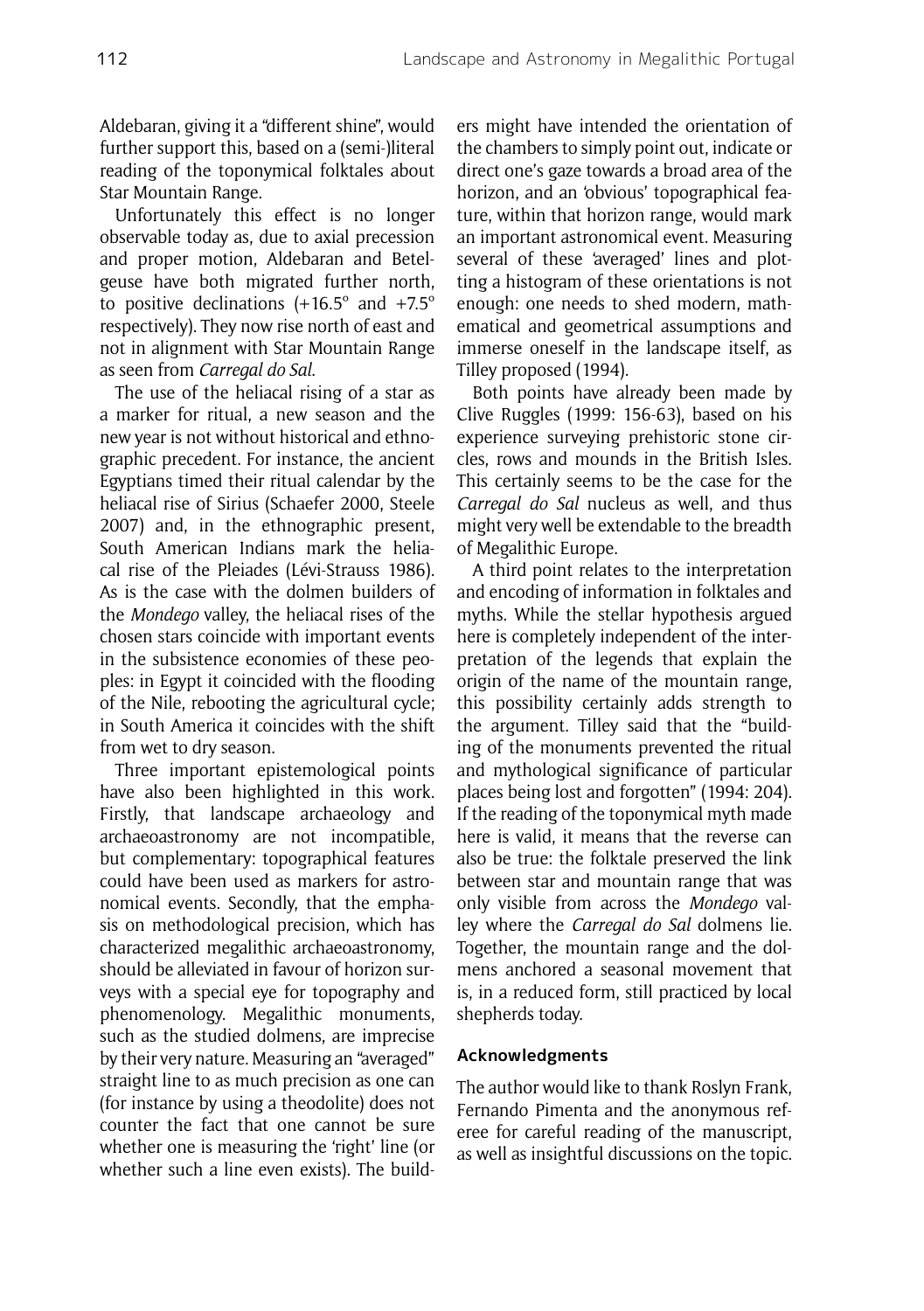### **Notes**

- 1 Dates throughout the paper are in cal BC.
- 2 The same astronomical events, say sunrise on the winter solstice, occur at different azimuths depending on latitude and horizon altitude, but always at the same declination. Monuments at different latitudes and landscapes can then be oriented towards different azimuth bearings, but still be aligned to the same astronomical events. Declination allows one to test this.
- 3 One possible interpretation for this peak could be sunrise on specific days of the year, namely around the 20<sup>th</sup> February and the 22nd October. These dates, particularly the February one, seem to be too early to mark the spring transition.
- 4 The apparent magnitude is a measure of the brightness of a celestial object as seen by an observer on Earth. The brighter the object appears, the lower the value of its magnitude.
- 5 Because different software packages use different algorithms to calculate the positions of stars in the past the values given in table 2 are the mean of the values of declination, to nearest arc-minute, between three software packages: Starry Night Pro Plus, Stellarium and Cartes du Ciel, the last two of which are freely available online.
- 6 The window of visibility of *Orca do Outeiro do Rato* seemed to exclude the possibility of observing the rise of any of these stars as they'd have risen south of the southernmost limit of the window. However, the corridor of this particular dolmen bends 10º towards the south halfway through (Silva, 2010), creating a new window of visibility that looks directly at the highest topographical feature on the horizon and to the rise of Aldebaran and Betelgeuse.
- 7 These were calculated by the author using an algorithm developed in Matlab, based on the works of Schaefer (1987, 1997, 2000) and Purrington (1988). The dates are given in the modern calendar, i.e. April 21<sup>st</sup> corresponds to the thirty-first day after the Vernal Equinox( which occurs on March 21st).
- 8 Examples include the personification of the star, the death of the dog from exhaustion, before they reach the peak and the existence of a king that seeks to buy the stellar woman from the shepherd, to no avail.
- 9 Examples include, but are not limited to, the Junguian, Proppian and Lévi-Straussian schools (e.g. Segal 1998, Propp 1968, Lévi-Strauss 1986).

## **References**

- **Connoly, J** and **Lake, M** 2006 *Geogra phical Information Systems in Archaeology.* Cambridge: Cambridge University Press.
- **CEAO** 2006 *Archive of Portuguese Legends* [online], http://www.lendarium.org
- **Covilha, C M** 2012 *Parque Natural* [online], http://www.cm-covilha.pt/simples/?f=2612 [accessed 2th August 2012]
- **Cruz, D J** 2001 O Alto Paiva: megaltismo, diversidade tumular e práticas rituais durante a Pré-história Recente. PhD Dissertation. Coimbra: Universidade de Coimbra.
- **HeyWhatsThat Team** 2012 *HeyWhatsThat Testbed* [online], http://www.heywhatsthat.com/main-0904.html
- **Hoskin, M** *et al*. 1998 Studies in Iberian Archaeoastronomy: (5) Orientations of Megalithic Tombs of Northern and Western Iberia. *Journal for the History of Astronomy*, 29, S39-88.
- **Hoskin, M** 2001 *Tombs, Temples and their Orientations*, Bognor Regis: Ocarina Books.
- **Lévi-Strauss, C** 1986 *The Raw and The Cooked – Introduction to a Science of Mythology 1.* Middlesex: Penguin Books [1964].
- **Propp, V** 1968 *The Morphology of the Folktale* (2nd ed). Austin: University of Texas Press.
- **Purrington, R D** 1988 Heliacal Rising and Setting: Quantitiative Aspects. *Journal for the History of Astronomy*, 19, S72-84.
- **Rodrigues, S M** 2000 A estação neolítica do Prazo (Freixo de Numião – Norte de Portugal) no context do Neolítico Antigo do Noroeste Peninsular. Algumas considerações preliminaries. In: *Actas do 3o Congresso de Arqueologia Peninsular* (vol.3). Porto: ADECAP, 149-180.